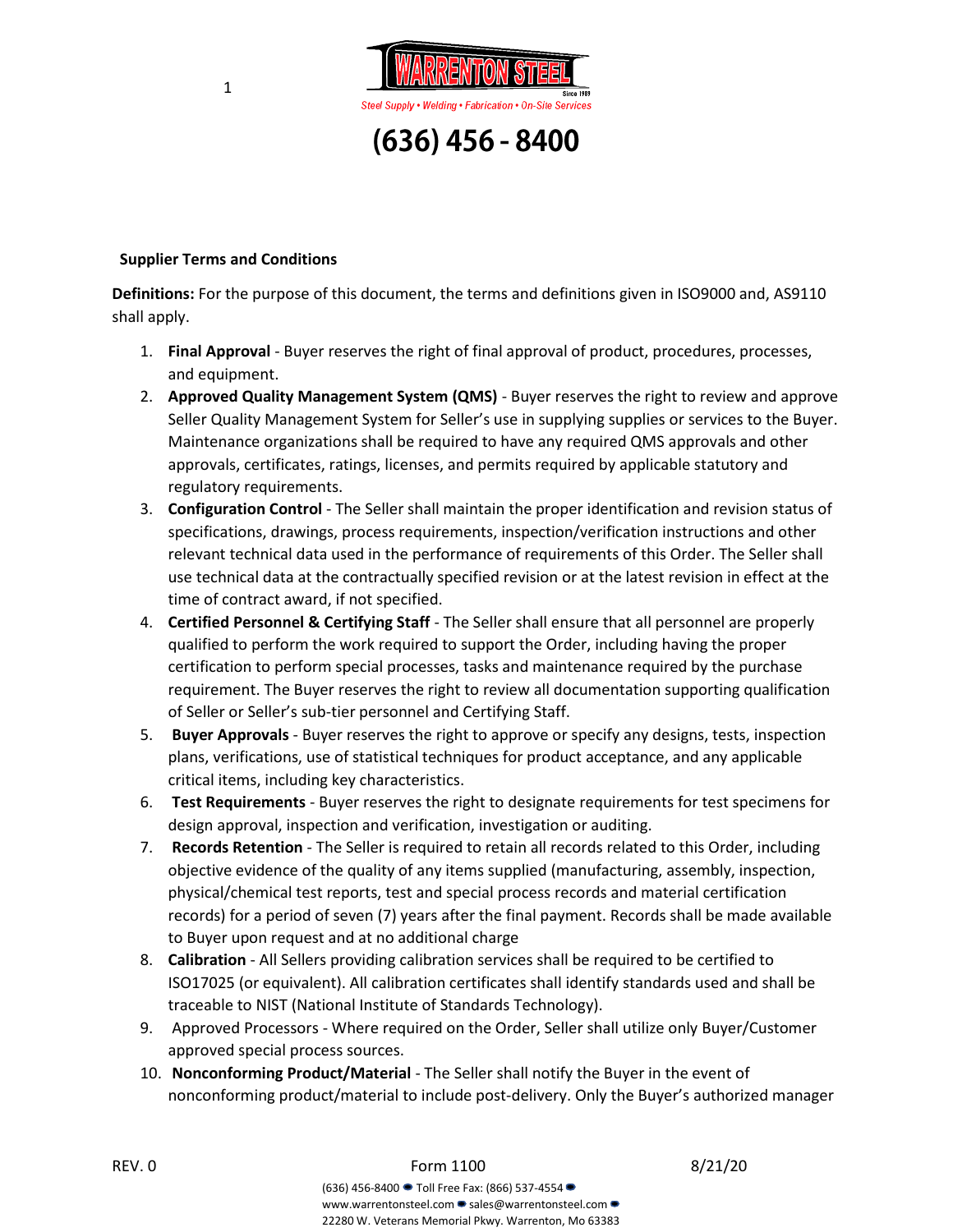

or designee may disposition acceptance or rejection of the Seller's Nonconforming product/material, as coordinated thru the Buyer's Contract Representative.

- 11. **Changes Notification Requirement** The Seller shall notify the Buyer of any changes to a product's design, development, processes, manufacturers/suppliers, manufacturing location, and/or quality management system approval status. Seller shall obtain written approval from the Buyer's Contract Representative (all as coordinated with and authorized by the Buyer's Technical Representative) before delivering product affected by any such changes.
- 12. **Right of Entry/Access** Buyer, its customers and regulatory authorities reserve the right of access to all supplier facilities, at any level of the supply chain, performing work on the Oder and to all applicable records. The Seller is required to provide support in the form of labor, materials, information, tools and equipment necessary to execute verification and survey activities.
- 13. **Flow Down Requirement** The Seller shall flow down all applicable Buyer, Customer, U.S. Government (hereafter referred to as Customer), Regulatory and/or AS9100/AS9110 requirements to sub-tier suppliers (includes requirements in the purchasing documents and key characteristics where required). However, Buyer does not allow Seller to subcontract any product or process to a sub-tier supplier without prior expressed written consent of the Buyer, through the Buyer's Contract Representative.
- 14. **Verification of Purchased Product** The Seller is responsible for conformity of all products purchased from suppliers/processors, including from sources defined by the Buyer or Buyer's Customer. Unless specifically authorized by the Buyer, Seller is not authorized to release purchased product for use until completion of all required verification activities. If approved by Buyer, Sellers documented procedures must include provisions for identification and records to allow recall and replacement if it is subsequently found that the product does not meet requirements.
- 15. **Delegated Inspection Authority** When appropriate, the Buyer may delegate the inspection authority to the Seller, if the Seller has capability and approval to conduct such inspections. The Buyer will define the inspection requirements (including approved monitoring and measurement equipment/methods) in the Order and the Buyer will maintain a record of approval granted to Seller to carry out such inspections. The Seller shall maintain a record of the delegation approval and present it with the product at delivery. Delegation of any inspection authority does not absolve the Seller of performing all appropriate inspections prior to shipment, or of its responsibility to provide conforming product, nor will it preclude subsequent rejection by the Buyer.
- 16. **Source Inspection/Verification** The Buyer also may perform inspection activities at the point of origin (Seller's or its sub-tier's facilities) to ensure that purchased product meets purchase requirements prior to shipment/delivery to the Buyer. When the Buyer intends to perform verification at the point of origin, the Buyer will define the intended verification arrangements and the method of product release in the solicitation and in the Order. The Seller shall provide support to include, but not limited to labor, materials, tools and equipment necessary to perform the needed verification activities and shall provide access to the Buyer to all facilities

## REV. 0 6/21/20 **Form 1100** 6/21/20

(636) 456-8400 Toll Free Fax: (866) 537-4554 www.warrentonsteel.com • sales@warrentonsteel.com • 22280 W. Veterans Memorial Pkwy. Warrenton, Mo 63383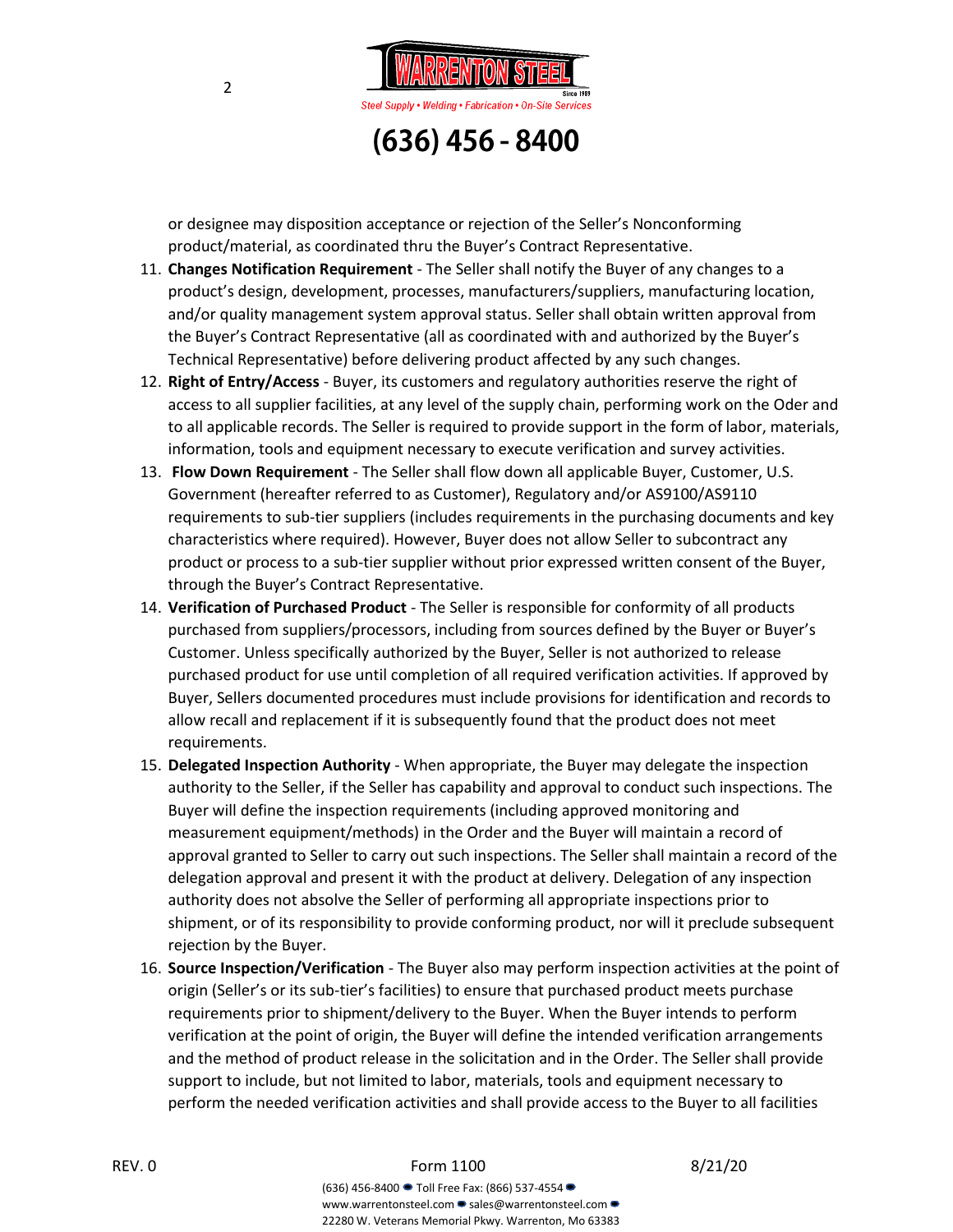

where work is performed for the Order. The Seller is responsible for conformity of all products purchased from suppliers/processors, including from sources defined by the Buyer or Buyer's Customer. Verification and/or acceptance by the Buyer shall not be utilized by the Seller as evidence of effective control of quality by the Seller and shall not absolve the Seller of the responsibility to provide conforming product, nor will it preclude subsequent rejection by the Buyer.

- 17. **Customer/Government Source Inspection/Verification** The Buyer's Customer/Government (also referred to as "Customer") may perform inspection activities at the point of origin (Seller's or its sub-tier's facilities) to ensure that purchased product meets purchase requirements prior to shipment/delivery to the Buyer/Customer. When the Buyer's Customer intends to perform verification at the point of origin, the Buyer will define the intended verification arrangements and the method of product release in the solicitation and in the Order. The Seller shall provide support to include, but not limited to labor, materials, tools and equipment necessary to perform the needed verification activities and shall provide access to the Buyer and Buyer's Customer to all facilities where work is performed for the Order. The Seller is responsible for conformity of all products purchased from suppliers/processors, including from sources defined by the Buyer or Buyer's Customer. Verification and/or acceptance by the Buyer's Customer shall not be utilized by Buyer or Seller as evidence of effective control of quality by the Seller and shall not absolve the Buyer or the Seller of the responsibility to provide conforming product, nor shall it preclude subsequent rejection by the Buyer or Buyer's Customer.
- 18. **Counterfeit and Suspected Unapproved** Parts To prevent the purchase of counterfeit or suspect/unapproved products and to ensure product identification and traceability (and for other reasons), the Buyer implements controls that include the requirement of material verification and traceability to included, but not limited to Material Certificates, Certificates of Conformity, special tests and inspections and/or other supporting documentation from the Seller as is appropriate, as specified in the Order. The Seller agrees to use commercially reasonable practices to prevent counterfeit work from being delivered to the Buyer. The Seller shall only purchase new and authentic materials to be used in products to be delivered to the Buyer directly from the Original Component Manufacturer (OCM) or Original Equipment Manufacturer (OEM). Product shall not be acquired from distributors or brokers unless approved in advance in writing by the Buyer through the Buyer's Contract Representative.
- 19. **Corrective Action Request** Where product or process non-conformances are identified by the Buyer or its Customer, a Corrective Action Request (CAR) may be issued to the Seller. The Seller agrees to take appropriate and timely action to respond to the CAR with an acceptable corrective action plan, subject to Buyer approval, and to implement the required corrective actions. When the Seller does not provide a timely and/or effective corrective action, the Buyer will take appropriate measures such as, but not limited to, termination for default, withholding payment, removing Supplier from the Buyer's Approval Supplier List, and/or legal action, as appropriate and solely at the Buyer's discretion.

www.warrentonsteel.com • sales@warrentonsteel.com • 22280 W. Veterans Memorial Pkwy. Warrenton, Mo 63383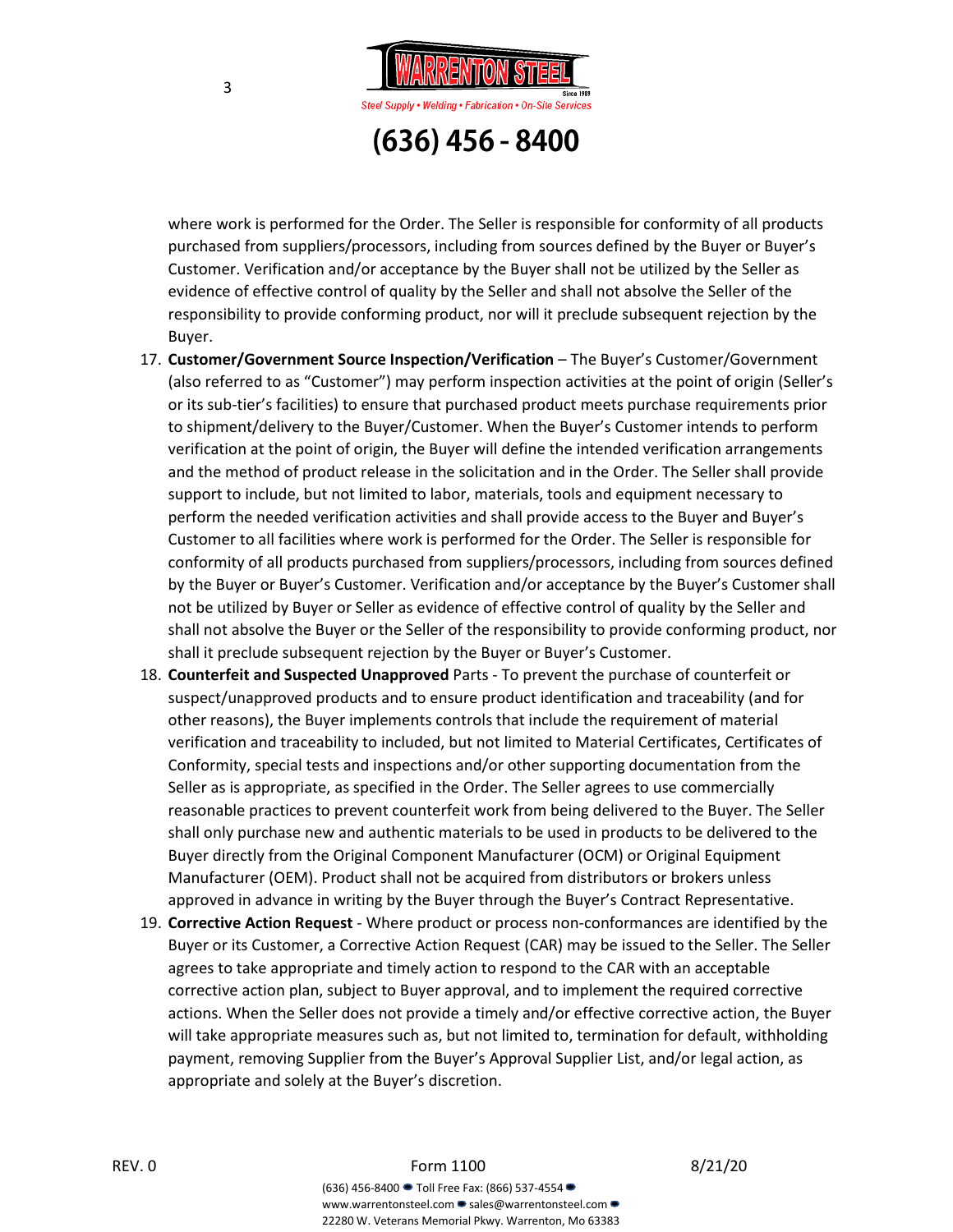

- 20. **Supplier Approval** The Seller is responsible for maintaining a Supplier Register with documentation to support their selection of subcontractors based on their ability to supply product that fulfill the Buyer's Order, including, but not limited to, evidence of customerapproved processor status. The Seller is responsible for assuring their subcontractors holds the required approvals and certificates to provide the purchased product and for applying the appropriate level of control over the subcontractor's performance to assure compliance with the Order. However, the Buyer does not permit the Seller to subcontract any portion of the Order without prior written approval from the Buyer's Contract Representative. Purchasing Information – The Seller shall maintain purchasing records for all procurement actions related to the Buyer's Order that include purchase orders that fully describe the product to be purchased, including, where appropriate, requirements for: a) approval of product, procedures, processes, and equipment, b) qualification of personnel, c) quality management system, d) identification and revision status of all technical documents, e) design, test, inspection, verification (including maintenance process verification), use of statistical techniques for product acceptance, and related instructions for acceptance, and as applicable critical items including key characteristics, f) test specimens for design approval, inspection/verification, investigation or auditing, g) regarding non-conforming product notification and disposition approvals, and notification of changes in product process, suppliers, manufacturing facility locations and for obtaining approvals thereof, and flow down of requirements to the sub-tiers, h) records retention, i) right of access, j) specific authority approval, k) format and content of the delivery documentation package, and l) conditions under which product malfunctions, defects and unairworthy conditions have to be reported and dispositioned. Reference AS9110 7.4.2.
- 21. **Production and Service Provisions** The Seller shall control production and services by planning and carrying out production and services under controlled conditions, taking into consideration, as appropriate, processes controls to manage critical items, variable data as it applies to design, manufacturing and tooling, identification of in-process inspection/verification points when conformance cannot be verified at later stages of realization, and performance of special processes. Controlled conditions shall include, as applicable: a) information that describes the characteristics of the product, b) work instructions, c) suitable equipment such as jigs, fixtures, molds and software programs, d) monitoring and measuring equipment, e) implementation of monitoring and measurement, f) implementation of product release, delivery, and post-delivery activities, g) accountability of all product during maintenance such as parts quantities, split orders and nonconforming product, h) evidence of completion of all inspection/verification as planned/required, i) provisions for prevention, detection and removal of foreign objects (including tools), j) monitoring and controlling utilities an supplies to the extent they affect conformity to product requirements (e.g.; water, compressed air, electricity, chemical products), k) clear workmanship criteria, l) compliance with standards, quality plans, manufacturers' recommendations, customer specifications and or documented procedures, m) maintaining a list of approved maintenance process capabilities and/or ratings, n) assuring that maintenance operations does not adversely affect areas outside the scope of the planned maintenance; and

www.warrentonsteel.com • sales@warrentonsteel.com • 22280 W. Veterans Memorial Pkwy. Warrenton, Mo 63383